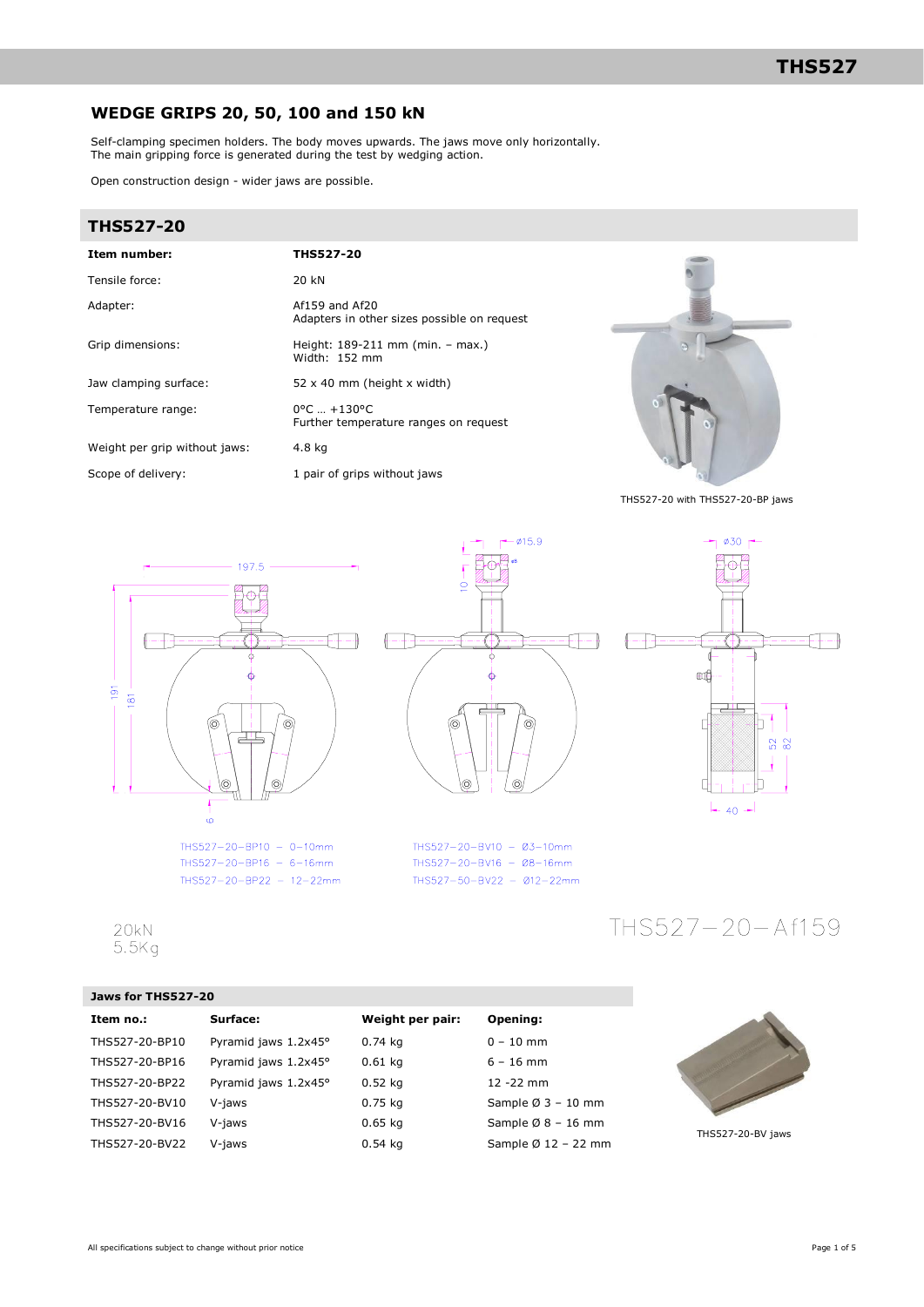## **THS527-50**

| Item number:                  | <b>THS527-50</b>                                                          |
|-------------------------------|---------------------------------------------------------------------------|
| Tensile force:                | 50 kN                                                                     |
| Adapter:                      | Af318<br>Adapters in other sizes possible on request                      |
| Grip dimensions:              | Height: 257-283 mm (min. - max.)<br>Width: 198 mm                         |
| Jaw clamping surface:         | $66 \times 80$ mm (height x width)                                        |
| Temperature range:            | $0^{\circ}$ C $ + 130^{\circ}$ C<br>Further temperature ranges on request |
| Weight per grip without jaws: | 15.2 kg                                                                   |
| Scope of delivery:            | 1 pair of grips without jaws                                              |



THS527-50 with THS527-50-BP jaws





BP17 0-17 BP30 BV17 5-17 BV30 16-30



THS527-50

| Jaws for THS527-50       |                                 |                                 |
|--------------------------|---------------------------------|---------------------------------|
| Surface:<br>Item no.:    | Weight per pair:                | Opening:                        |
| THS527-50-BP17           | Pyramid jaws 1.2x45°<br>2.07 kg | $0 - 17$ mm                     |
| THS527-50-BP30           | Pyramid jaws 1.2x45°<br>1.54 kg | $15 - 30$ mm                    |
| THS527-50-BV17<br>V-jaws | $2.08$ kg                       | Sample $\varnothing$ 5 - 17 mm  |
| THS527-50-BV30<br>V-jaws | $1.55$ kg                       | Sample $\varnothing$ 16 - 30 mm |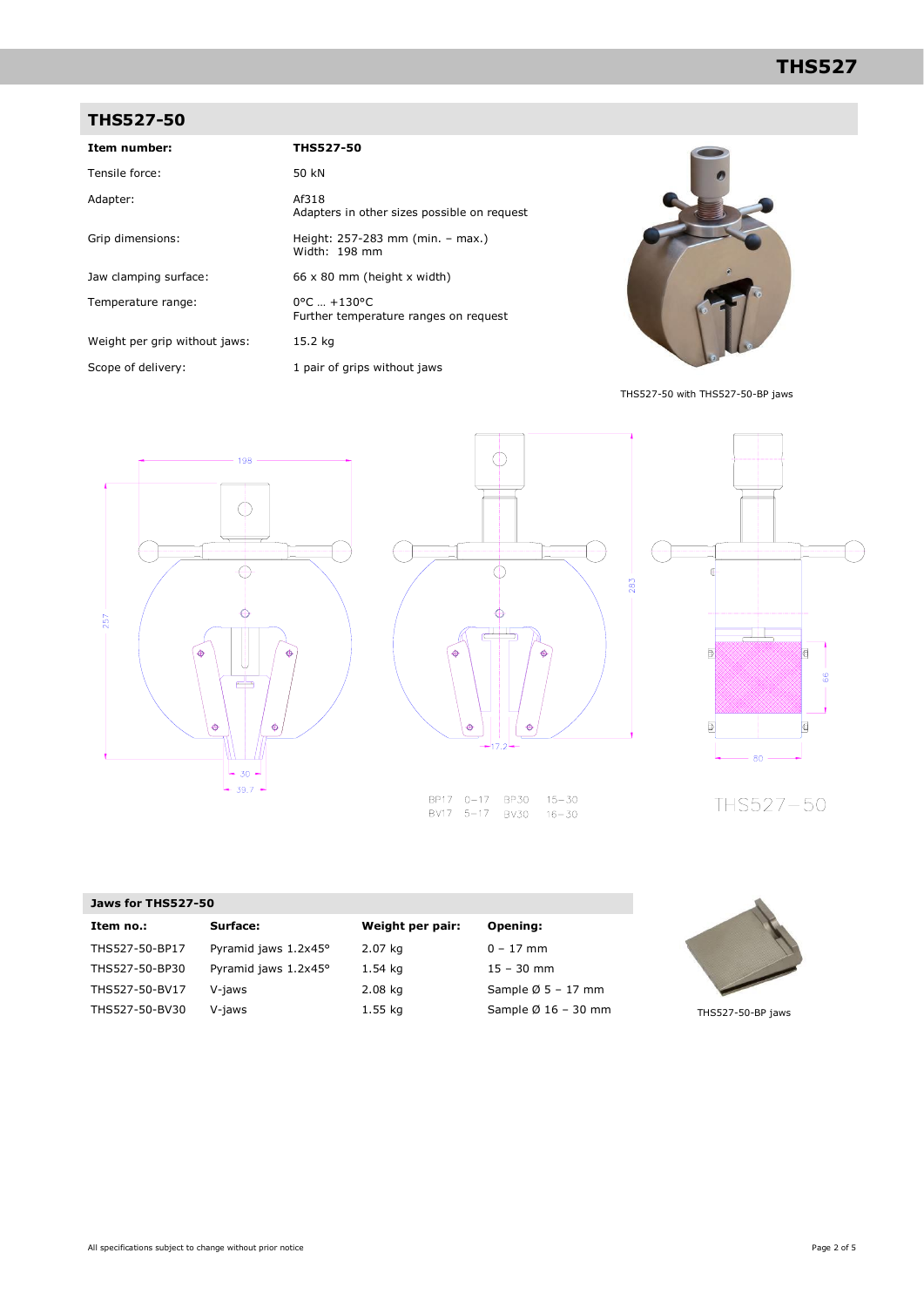# **THS527-100**

| Item number:                  | <b>THS527-100</b>                                                         |
|-------------------------------|---------------------------------------------------------------------------|
| Tensile force:                | $100 \text{ kN}^*$                                                        |
| Adapter:                      | Af318 or Af40<br>Adapters in other sizes possible on request              |
| Grip dimensions:              | Height: 352-369 mm (min. – max.)<br>Width: $310$ mm                       |
| Jaw clamping surface:         | $95 \times 100$ mm (height x width)                                       |
| Temperature range:            | $0^{\circ}$ C $ + 130^{\circ}$ C<br>Further temperature ranges on request |
| Weight per grip without jaws: | 43,2 kg                                                                   |
| Scope of delivery:            | 1 pair of grips without jaws                                              |



THS527-100 + THS527-100-BP jaws

\*At 350°C max tensile force is 80 kN



### **Jaws for THS527-100**

| Item no.:       | Surface:             | Weig |
|-----------------|----------------------|------|
| THS527-100-BP16 | Pyramid jaws 1.2x45° | 4.89 |
| THS527-100-BP28 | Pyramid jaws 1.2x45° | 3.67 |
| THS527-100-BV16 | V-jaws               | 4.93 |
| THS527-100-BV28 | V-jaws               | 3.96 |

# **Int per pair:** Opening:

kg 0 – 16 mm kg 13 – 28 mm  $kg$  Sample Ø 5 – 16 mm  $kg$  Sample Ø 16 – 28 mm



THS527-100-BP jaws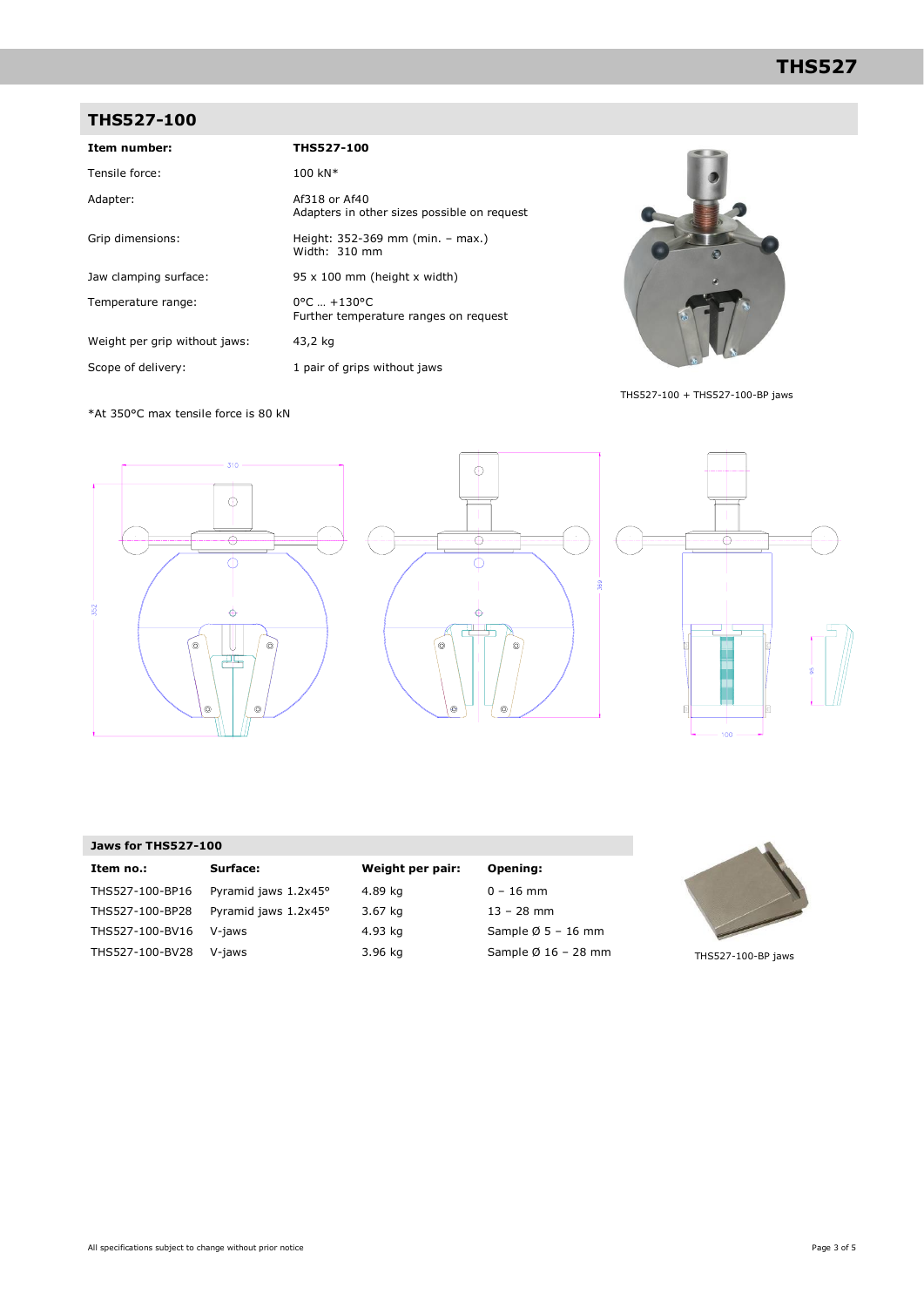# **THS527**

# **THS527-150**

| Item number:                  | THS527-150                                                                |
|-------------------------------|---------------------------------------------------------------------------|
| Tensile force:                | 150 kN                                                                    |
| Adapter:                      | Af40<br>Adapters in other sizes possible on request                       |
| Grip dimensions:              | Height: 347-364 mm (min. – max.)<br>Width: 310 mm                         |
| Jaw clamping surface:         | $95 \times 100$ mm (height x width)                                       |
| Temperature range:            | $0^{\circ}$ C $ + 130^{\circ}$ C<br>Further temperature ranges on request |
| Weight per grip without jaws: | 43.2 kg                                                                   |
| Scope of delivery:            | 1 pair of grips without jaws                                              |



THS527-150 + THS527-150-BP jaws







THS527-150-Af40/16

### **Jaws for THS527-150**

48kg

| Item no.:       | Surface:             | Weight per pair: | Opening:                        |
|-----------------|----------------------|------------------|---------------------------------|
| THS527-150-BP16 | Pyramid jaws 1.2x45° | 4.89 kg          | $0 - 16$ mm                     |
| THS527-150-BP28 | Pyramid jaws 1.2x45° | 3.67 kg          | $17 - 28$ mm                    |
| THS527-150-BV16 | V-jaws               | 4.93 kg          | Sample $\varnothing$ 5 - 16 mm  |
| THS527-150-BV28 | V-jaws               | 3.96 kg          | Sample $\varnothing$ 17 - 28 mm |